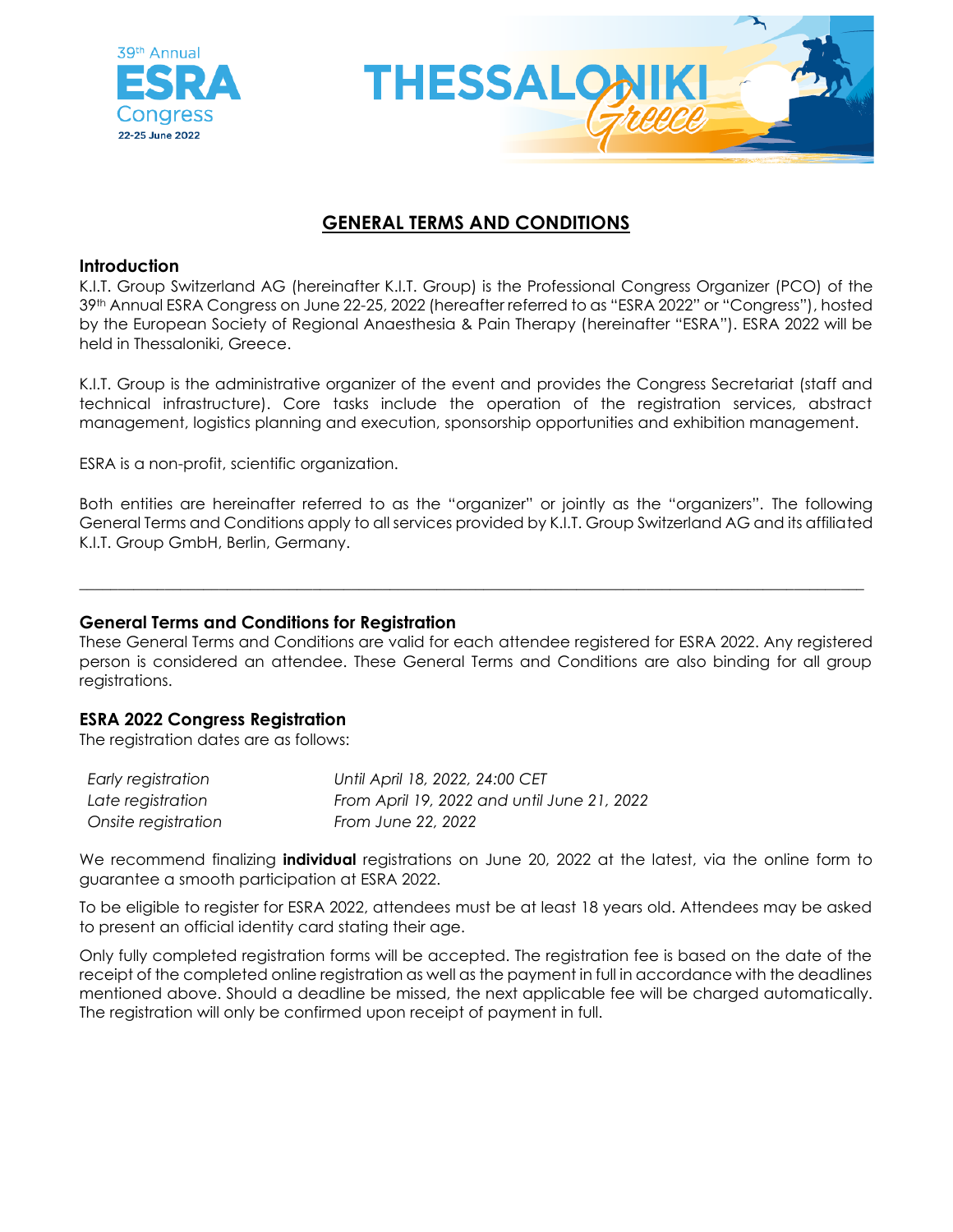The registration fee for regular attendees (ESRA / sisters societies members, non-members, trainees, students, fellows, nurses, residents or other healthcare professionals), speakers and media representative includes:

Participation in all Scientific Sessions (excluding hands-on workshops: clinical and cadaver and Luncheon sessions)

- Printed material of the Congress
- Access to the Exhibition Area
- Invitation to the Welcome Session, Networking Reception and Farewell Reception
- Refreshments as per Timetable
- Free access to the ESRA Academy full content (1 month from the Congress start for non-members and unlimited for members)
- Congress App

The organizers reserve the right to refuse a registration. Any claim for participation in the event is excluded. If the maximum attendee capacity is reached, the organizers reserve the right to refuse registrations.

# **Reduced Registration Categories**

To benefit from the **ESRA Member Registration Fee**, a membership must be valid for both the time of registration **AND** during the Congress. Please make sure to apply for or to renew your membership if necessary.

Otherwise, the ESRA 2022 Registration Department reserves the right to change the registration fee to the higher non-member fee.

### **To benefit from the reduced fee, the ESRA 2022 Registration Department may request a proof of profession or occupation. You will receive a separate email if needed. The following proofs may be required:**

To be able to register as a **student, fellow or trainee**, you must present proof of full-time enrollment at a recognized university or college for both the time of registration and during the Congress.

To be able to register as **other healthcare professional** a supporting letter with business letterhead, signature and stamp from your Head of Department is required describing your status for both the time of the registration and for the time of the Congress. Alternatively, you can submit a copy of your registration or practicing certificate or an ID from your institution if your profession is stipulated on it.

To register as a **media representative**, there is no registration fee for accredited media representatives. However, to register as a media representative, you must submit a copy of your official press card.

# **Group Registration**

Registrations for ten or more persons will be handled separately as a group booking. Please contact the ESRA 2022 Registration Department at [esra-registration@kit-group.org.](mailto:esra-registration@kit-group.org) There is no discount available for group registrations.

The ESRA 2022 Registration Department shall not be held responsible for the double booking of an individual attendee or group made by another company or organization.

A payment order will be sent by email to the group manager once the ESRA 2022 Registration Department has received the fully completed registration form. **For group registrations, only bank transfer payment will be accepted** Payment for the group registration shall be transferred immediately upon receipt of the payment order. A final registration invoice shall be issued and sent to the group manager after the Congress.

The ESRA 2022 Registration Department will provide the group manager with information on how to communicate the names of their group members. Individual data of each group member such as first name, last name, individual email address and postal address must be provided. The deadline to submit the information of each group member is always the next upcoming registration deadline.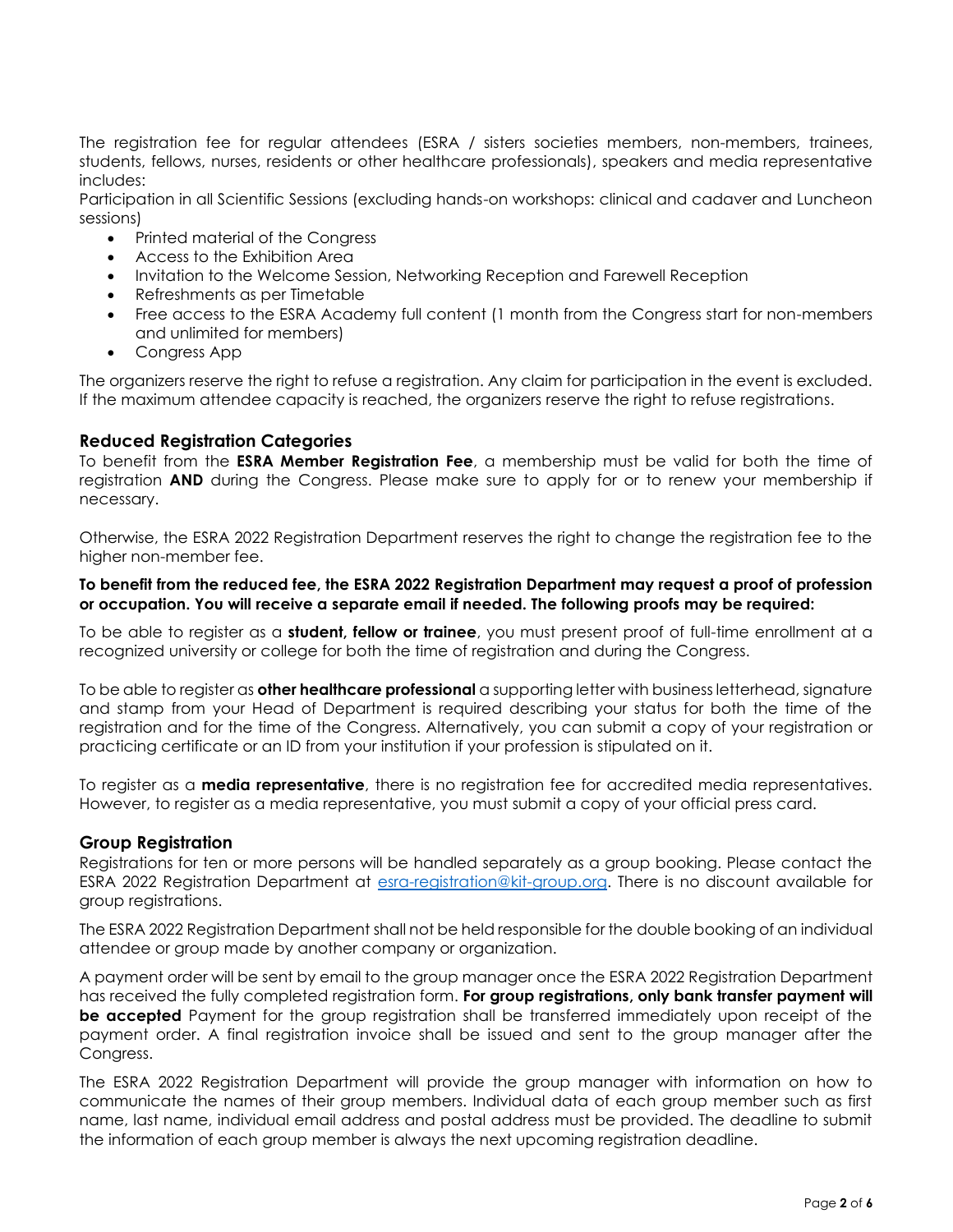Group requests will be considered until June 12, 2022, 24:00 CET (names, required attendee data and payment in full must be made until June 12, 2022) to guarantee a smooth procedure. After that date, only individual online registration will be possible.

### **Methods of Payment**

Payment is required at the time of registration. It must be made in EUR using one of the following methods:

1. Credit card (Visa, MasterCard): attendees should complete the relevant section of the registration form. Credit card fees may apply depending on your financial service provider.

2. Bank transfer (additional 30 EUR handling fee is required): payment should be made in EUR until June 15, 2022 to:

| Account Holder:   | European Society of Regional Anaesthesia & Pain Therapy (ESRA) |
|-------------------|----------------------------------------------------------------|
| <b>Bank Name:</b> | <b>KBC Bank NV</b>                                             |
|                   | Havenlaan 2, 1080 Brusells, Belgium                            |
| SWIFT Code:       | <b>KRFDBFBB</b>                                                |
| IBAN:             | BE19 7360 6543 1012                                            |
| Reference:        | Attendee Name, Participant Number, ESRA 2022                   |

Please note that all transfer costs and additional 30 EUR handling fee must be prepaid by the transmitter. Cheques will not be accepted.

For group registrations, only bank transfer payment will be accepted.

### **Letter of Confirmation/Invoice**

A registration confirmation/invoice incl. payment receipt will be sent by email once the ESRA 2022 Registration Department has received the fully completed registration form, the related payment and proof of status if necessary.

# **Certificate of Attendance**

A Certificate of Attendance and a Continuing Medical Education (CME) Credit Statement for all regular attendees will be provided after participation in the ESRA 2022.

Each medical specialist should claim the recognition of the UEMS/EACCME credits at his/her own CME National Authority. The aim of the CME system is to assure a high level of theoretical and clinical competences throughout medical specialists´ working lives. The UEMS/EACCME Accreditation Committee guarantees that the CME programs are of a high scientific and educational standard.

# **Registration Category Change**

A handling fee of 30 EUR will be charged for registration type changes. If there is a change to the reduced fee, the ESRA 2022 Registration Department may request a proof of profession or occupation. An ESRA Member must be a member in good standing (i.e. full payment received, possible proofs submitted, etc.) before completing the registration process to be eligible for a Member rate or eligible to claim the registration change (must be submitted before June 15, 2022).

Refund requests will be processed after the Congress only. They must be made in writing and sent to the ESRA 2022 Registration Department by email. Refunds will be credited only to person / entity who / which paid the original registration.

### **Registration Name Change**

A handling fee of 30 EUR will be charged for every name change to an existing Congress registration. A new registration form for the substitute attendee should be submitted before June 15, 2022, as well as a proof for the reduced fee if applicable. After this date, name changes will no longer be accepted.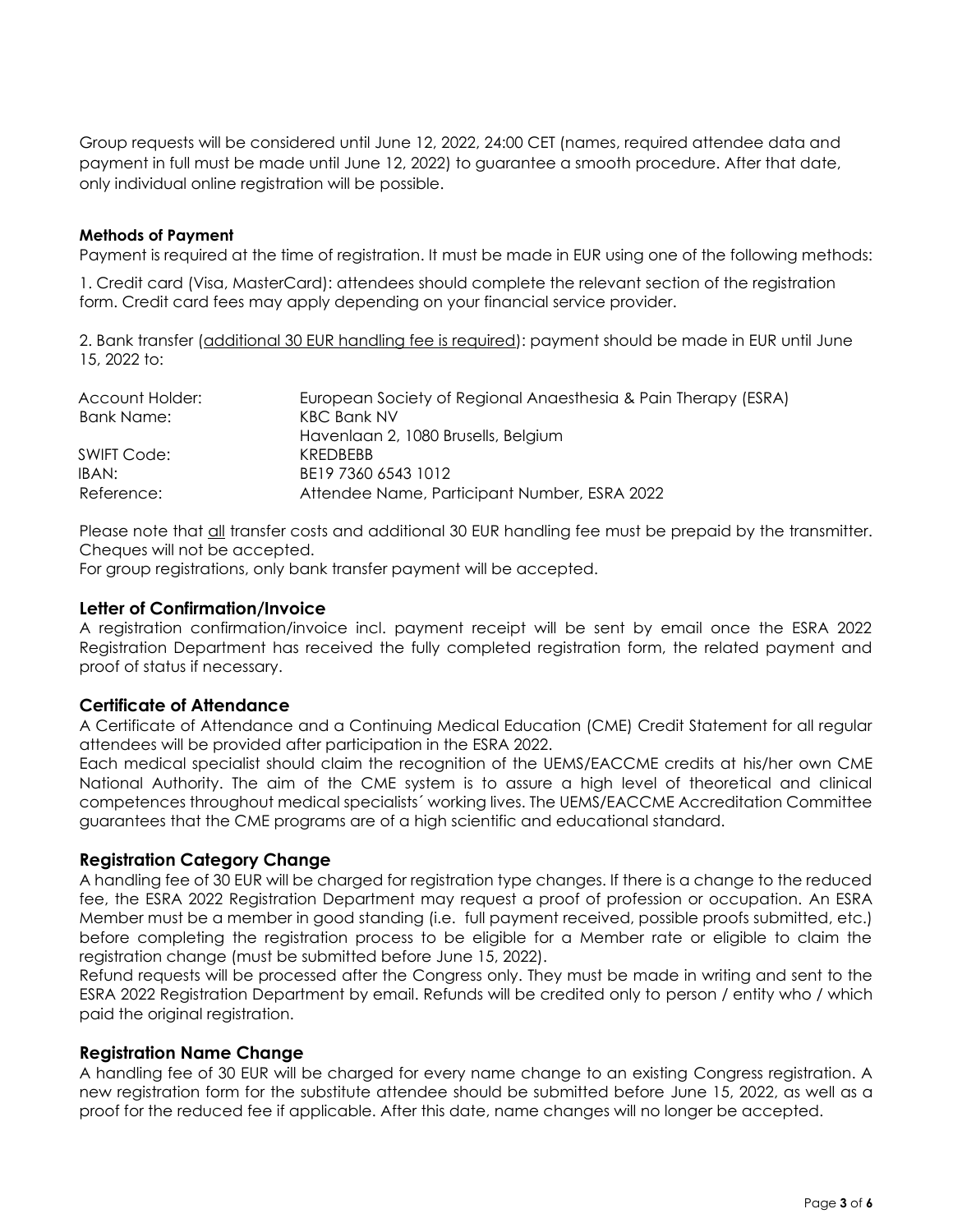# **Registration Cancellation Policy**

Notification of cancellation must be made in writing and sent to the ESRA 2022 Registration Department by email to [esra-registration@kit-group.org.](mailto:esra-registration@kit-group.org) The notification must include all the relevant information regarding the bank account to which a possible refund may be remitted.

If the written notification of cancellation is received until May 11, 2022, 100% of the paid registration fee will be refunded. If the written notification of cancellation is received after that date but before June 6,2022, 50% of the paid registration fee will be refunded. No refunds will be made for cancellations received after June 6, 2022.

Refund requests will be processed after the Congress only. They must be made in writing and sent to the ESRA 2022 Registration Department by email to [esra-registration@kit-group.org](mailto:esra-registration@kit-group.org) no later than June 30, 2022. Refund requests received after this date will not be processed.

Early termination of attendance will not entitle to any refund. Refunds will be credited only to the person/entity who/which has paid for the corresponding registration. Reimbursement to or for the benefit of third parties is excluded.

# **Modification of the Congress Programme**

The Congress programme is published as an indication only and may be subject to modification at any time in terms of time, location, theme, and content (in particular to the programme schedule, the appointment and/or selection of speakers, the technical environment, programme duration, etc.) The attendee has no claim to the staging of a particular speaker and/or event, to a particular event duration or to the provision of a particular content. Changes to the programme do neither constitute a right of withdrawal nor refund claim on the part of the persons registered, provided the character of the event as a specialist event in the specified subject area is not affected by the changes.

# **Cancellation of the ESRA 2022 Congress**

In the event that ESRA 2022 cannot be held or is postponed due to events beyond the control of the organizer (force majeure) or for events for which neither party can be held responsible for or due to events which are not attributable to wrongful intent or gross negligence of the organizer, neither the organizer nor indirectly its client ESRA can be held liable by attendees for any damages or financial losses incurred.

Under these circumstances, the organizer reserves the right to either retain the entire registration fee and to use it for a future ESRA Congress, or to reimburse the attendee after deducting a handling fee of EUR 30.

# **Data Protection; Congress Tool; Intellectual Property Rights; Limitation of liability; Applicable law, place of jurisdiction; Requirement of written form; Severability clause; Right of modification**

#### **Data Protection**

During the registration process and the execution of the Congress the personal data of each attendee is processed. All personal data will be processed in accordance with the applicable national data protection regulations and in particular the General Data Protection Regulation GDPR (Regulation (EU) 2016/679) and the German Federal Data Protection Act (BDSG).

Personal data will not be forwarded to a third party unless in accordance with Art. 6 Sec. 1 lit a-f GDPR: (a) express consent, (b) performance or conclusion of a contract, (c) fulfilment of a legal obligation, (d) protection of vital interests of the data subject or another natural person, (e) public interest or exercise of official authority, (f) legitimate interest of the data controller and balancing of interests.

In the course of participation in the Congress, personal data may be processed by companies based in third countries outside the European Union. The attendee consents to such data processing insofar as it is necessary for his participation and the full use of the congress services.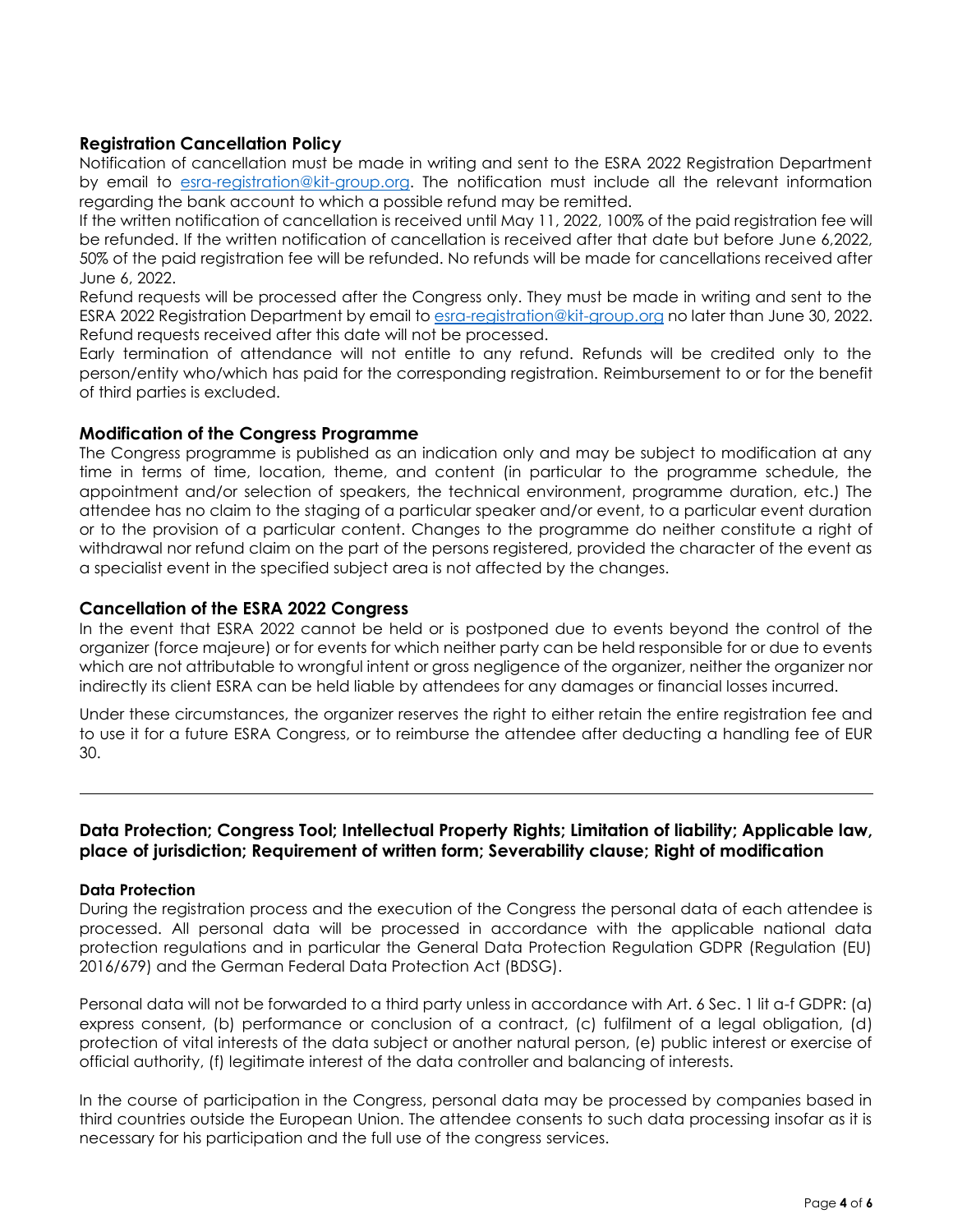For further details on data processing, your rights about information and access to personal data and how to contact the Data protection officer, please refer to the [privacy policy.](https://www.react-profile.org/upload/KIT/system/uploads/ESRA2022_Privacy%20Policy.pdf)

### **Intellectual Property Rights**

All content (trademarks, brands, copyrights, etc.) displayed at the Congress remain the property of their respective owners and are used for identification purposes only. The content and compilations published by the providers at the digital Congress platform and/or on the event website are subject to the applicable copyright laws. The reproduction, editing, distribution, sharing and/or any kind of exploitation outside the limits of the applicable copyright laws require the written consent of the respective author and/or creator.

Downloads and copies of information, documents, files, presentations, and other content shared are only permitted if explicitly marked and solely for private use. The commercial use of content is prohibited without the consent of the author/creator. Insofar as the content on the event platform website has not been created by the organizer, the copyrights of third parties will be observed. Contributions of third parties are marked as such on the event platform website. Should a copyright infringement nevertheless occur, the organizers require a corresponding notice. The relevant content will then be removed immediately.

### **Limitation of liability**

The organiser shall be liable for damages caused intentionally or through gross negligence by the organiser, its legal representative, executive employees or vicarious agents, irrespective of the legal grounds.

The organiser shall be liable for damages in the event of simple negligence, subject to statutory limitations of liability (for example, care in one's own affairs), only

a. for damages arising from injury to life, body or health

b. for damages arising from the breach of an essential contractual obligation. "Material contractual obligations" are those obligations the fulfilment of which makes the proper performance of this contractual relationship possible in the first place and on the observance of which the respective other contractual party may regularly rely. In the event of a breach of material contractual obligations, the Organiser's liability for damages in cases of simple negligence shall be limited to the amount of the damage typically foreseeable at the time of conclusion of the contract.

Insofar as the Organiser's liability is excluded or limited, this shall also apply to the Organiser's vicarious agents and legal representatives.

The above exclusions and limitations of liability do not apply in the event of culpable or negligent injury to the life, limb or health of persons or in the event of the express assurance of characteristics and in accordance with the Product Liability Act.

#### **Applicable law, place of jurisdiction**

German law shall apply to the exclusion of the UN Sales Convention. As far as legally permissible, Berlin is agreed as place of jurisdiction.

# **Requirement of written form**

Oral agreements have not been made. Changes and/or additions to these terms and conditions must be made in writing to be effective. This also applies to the waiver of the requirement of the written form.

#### **Severability clause**

Should individually provisions of these General Terms and Conditions of Business be and/or become invalid and/or impracticable, the remaining provisions shall not be affected thereby. Rather, the parties undertake to replace the ineffective and/or impracticable provisions with legally valid and/or practicable provisions which correspond to the ineffective and/or impracticable ones in economic terms. This also applies to any loopholes.